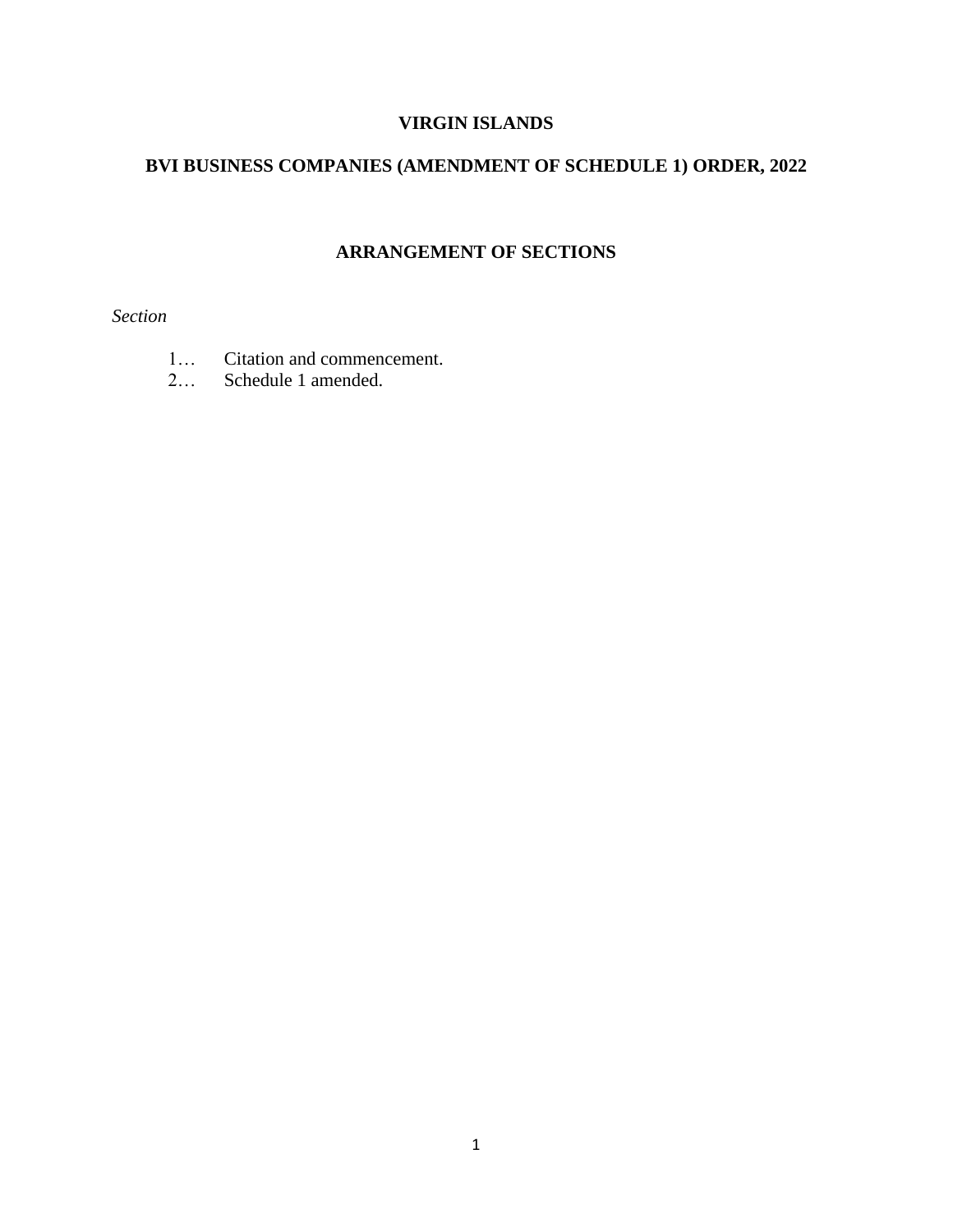#### **VIRGIN ISLANDS**

#### **STATUTORY INSTRUMENT 2022 NO. 4**

### **BVI BUSINESS COMPANIES ACT, 2004 (No. 16 of 2004)**

#### **BVI Business Companies (Amendment of Schedule 1) Order, 2022**

[Gazetted  $20<sup>th</sup>$  January, 2022]

The Cabinet, acting on the advice of the Financial Services Commission pursuant to section 249 (1) of the BVI Business Companies Act, 2004 (No. 16 of 2004), makes the following Order:

| Citation and<br>commencement. | 1. | (1)              | This Order may be cited as the BVI Business Companies<br>(Amendment of Schedule 1) Order, 2022.                                                                                                                                                                                                                 |  |  |
|-------------------------------|----|------------------|-----------------------------------------------------------------------------------------------------------------------------------------------------------------------------------------------------------------------------------------------------------------------------------------------------------------|--|--|
|                               |    | (2)              | This Order shall come into force on the 1st day of February, 2022.                                                                                                                                                                                                                                              |  |  |
| Schedule 1 amended.           | 2. |                  | Schedule 1 of the BVI Business Companies Act, 2004 is amended –                                                                                                                                                                                                                                                 |  |  |
|                               |    | (a) in Part $I-$ |                                                                                                                                                                                                                                                                                                                 |  |  |
|                               |    | (i)              | in relation to section $182$ (1) referenced in the first column, by<br>deleting the figures " $$1000$ ", " $$1500$ " and " $$1000$ " in the third<br>column as they relate to paragraphs (a), (b) and (c) in the second<br>column and respectively substituting the figures "\$500",<br>"\$1,300", and "\$500"; |  |  |
|                               |    | (ii)             | in relation to section 184 (3) referenced in the first column, by<br>deleting the figure " $$1,100"$ in the third column and substituting<br>the figure "\$2,000"; and                                                                                                                                          |  |  |
|                               |    | (iii)            | in relation to section 187 referenced in the first column, by<br>deleting the figure "\$400" in the third column and substituting<br>the figure " $$500$ ";                                                                                                                                                     |  |  |
|                               |    | (iv)             | in relation to section 236 referenced in the first column, by<br>deleting the entries in the second and third columns and<br>substituting the following $-$                                                                                                                                                     |  |  |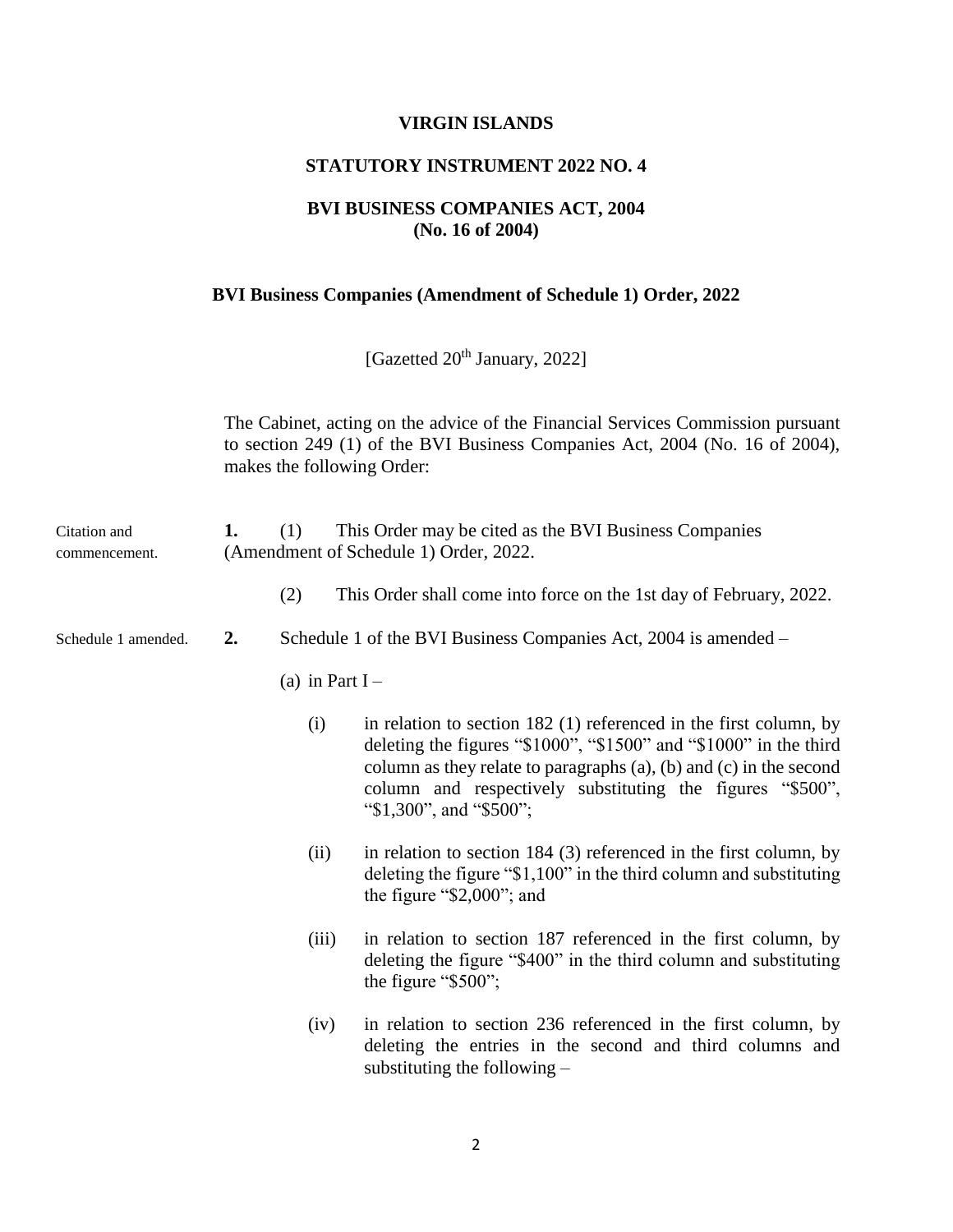| "Annual fee for a company which, on the date that the                                                                      |                                                                                                                                                                                                                               |         |
|----------------------------------------------------------------------------------------------------------------------------|-------------------------------------------------------------------------------------------------------------------------------------------------------------------------------------------------------------------------------|---------|
| fee is due, is $-$                                                                                                         |                                                                                                                                                                                                                               |         |
|                                                                                                                            | (a) in relation to section $7(1)$ –                                                                                                                                                                                           |         |
| (i)                                                                                                                        | a company specified in section $5$ (a),<br>(c) or (e) authorised to issue no more<br>than 50,000 shares                                                                                                                       | \$450   |
| (ii)                                                                                                                       | a company specified in section $5$ (a),<br>(c) or (e) authorised to issue more than<br>50,000 shares                                                                                                                          | \$1,200 |
| (iii)                                                                                                                      | a company specified in section 5 (b) or<br>(d)                                                                                                                                                                                | \$450   |
| (iv)                                                                                                                       | a company specified in subparagraph<br>(i) or (iii) above, the memorandum of<br>which states that it is a private trust<br>company (in place of the fee specified<br>respect<br>that<br>relevant<br>in<br>of<br>subparagraph) | \$1,350 |
| (v)                                                                                                                        | a company specified in subparagraph<br>(ii) above, the memorandum of which<br>states that it is a private trust company<br>(in place of the fee specified in respect)<br>of that relevant subparagraph)                       | \$2,650 |
| (b) in relation to section $8(1)$ , a restricted purposes<br>company                                                       | \$7,500                                                                                                                                                                                                                       |         |
| (c) in relation to section 187, a company registered<br>as a foreign company carrying on business in<br>the Virgin Islands | \$500"; and                                                                                                                                                                                                                   |         |

(b) in paragraph 2 of Part II –

- (i) by deleting from subparagraph (a), the figure "\$40" and substituting the words "equal to 10% of the annual fee due"; and
- (ii) by deleting from subparagraph (b), the figure "\$200" and substituting the words "equal to 50% of the annual fee due".